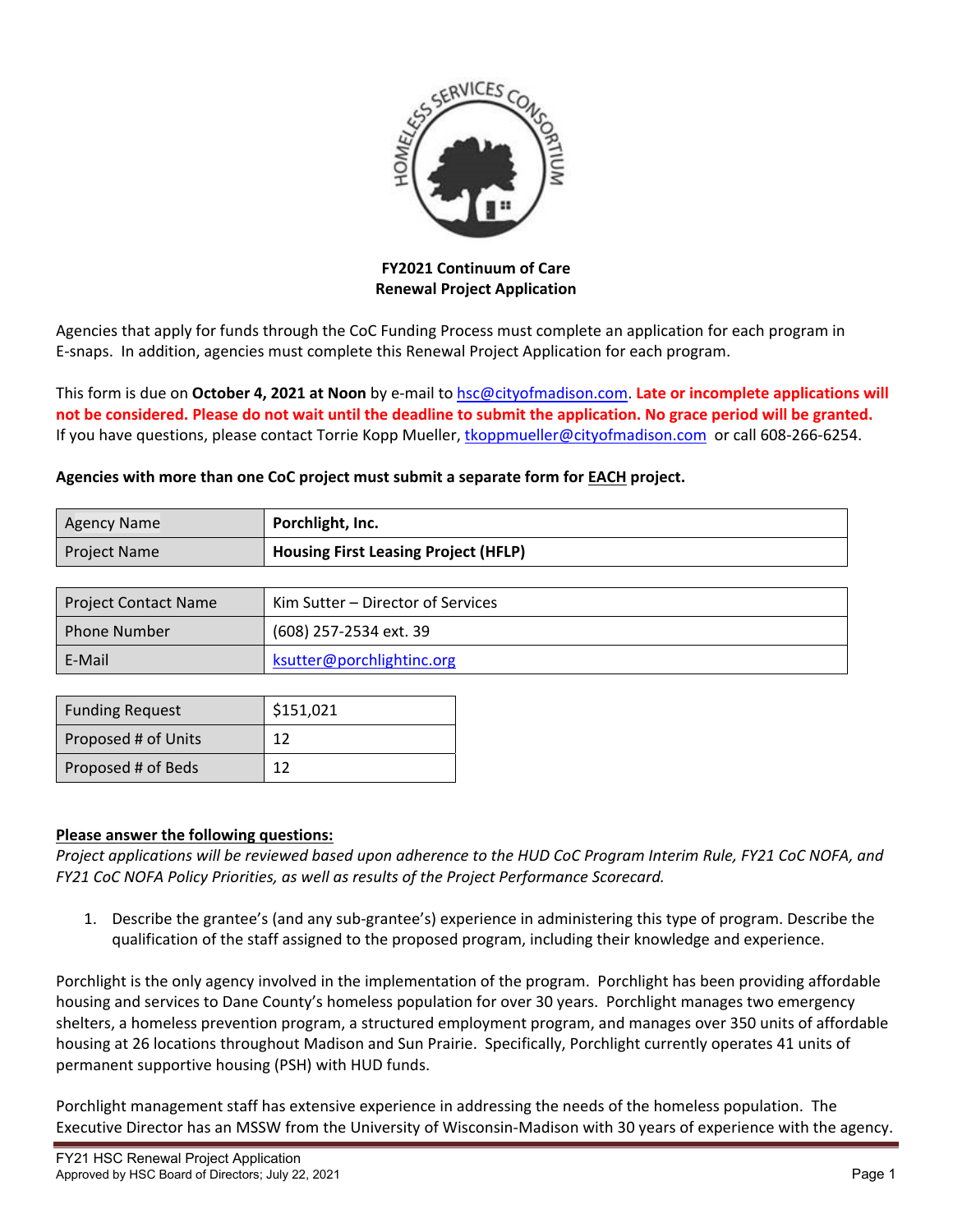The Director of Services also has an MSW from the University of Wisconsin‐Madison with 13 years of experience with the agency. The Case Management Supervisor worked in both singles and family case management for Porchlight for nine years before moving into this administrative and training role, which they have held for four years.

The Housing First Leasing Project (HFLP) has been in operation for over ten years. Porchlight has cultivated and maintained relationships with community landlords over the years in order to ensure the success of the scattered site model. The HFLP case manager has a degree in social work and has been working for Porchlight for 14 years. She is particularly skilled in working with individuals with severe and persistent mental illness, and has been trained in harm reduction and trauma‐informed care. This case manager was also Porchlight's earliest adopter of the Housing First program and philosophy several years ago, and continues to stay abreast of and train others in best practices.

2. Please describe how your project takes proactive steps to minimize or overcome barriers to housing retention.

Porchlight's permanent supportive housing (PSH) projects operate on Housing First and harm reduction models. In practice, this means meeting participants where they are at and helping them identify and address the specific aspects of their substance use that may put their housing in danger, rather than prescribing treatment or sobriety goals that the participant may not want. Case managers also work with participants to address a variety of other needs that pose barriers to maintaining housing, including mental health concerns and physical health needs. Case managers may make referrals or directly connect participants to other services in the community that may provide additional support. Case management staff trains in Housing First, harm reduction, motivational interviewing, and trauma‐informed care. Case managers work closely with participants to establish trust, and develop and work toward goals based on the participant's unique needs and desires. This consistent engagement with staff is integral in helping participants minimize or overcome barriers to housing retention.

Case management staff also acts as liaison between the program participant and their landlord. This may mean helping the participant understand their lease, ensuring their housing‐related needs are being met, or developing payment plans for rent arrears. The case manager may also help resolve issues between participants and address housing-related issues to prevent further incidents. All case management staff meets on a weekly basis to discuss both challenges and successes, in order to gain outside perspectives on effective ways to connect with and serve program participants.

Since the Housing First Leasing Project (HFLP) is dependent on landlords in the community, the case manager focuses not only on the needs of the residents, but also on the needs of the individual landlords. In extreme circumstances, the case manager will move a resident into a different unit in order to prevent eviction. However, the case manager continually engages with all of the HFLP program participants to find unique solutions to any potential barriers they may have. The case manager also works closely with each resident to ensure that their units are clean and well maintained, for the benefit of both the client and the landlord.

- 3. In your last operating year:
	- a. How many households exited the program? No one left the program.
	- b. Why did the households exit? (i.e. one was terminated from the program & one moved into subsidized housing & one was evicted): N/A
	- c. If the participant(s) was evicted, please list the reason? N/A
	- d. Did the program attempt an agency transfer for any of the leavers? If so, what was the outcome? N/A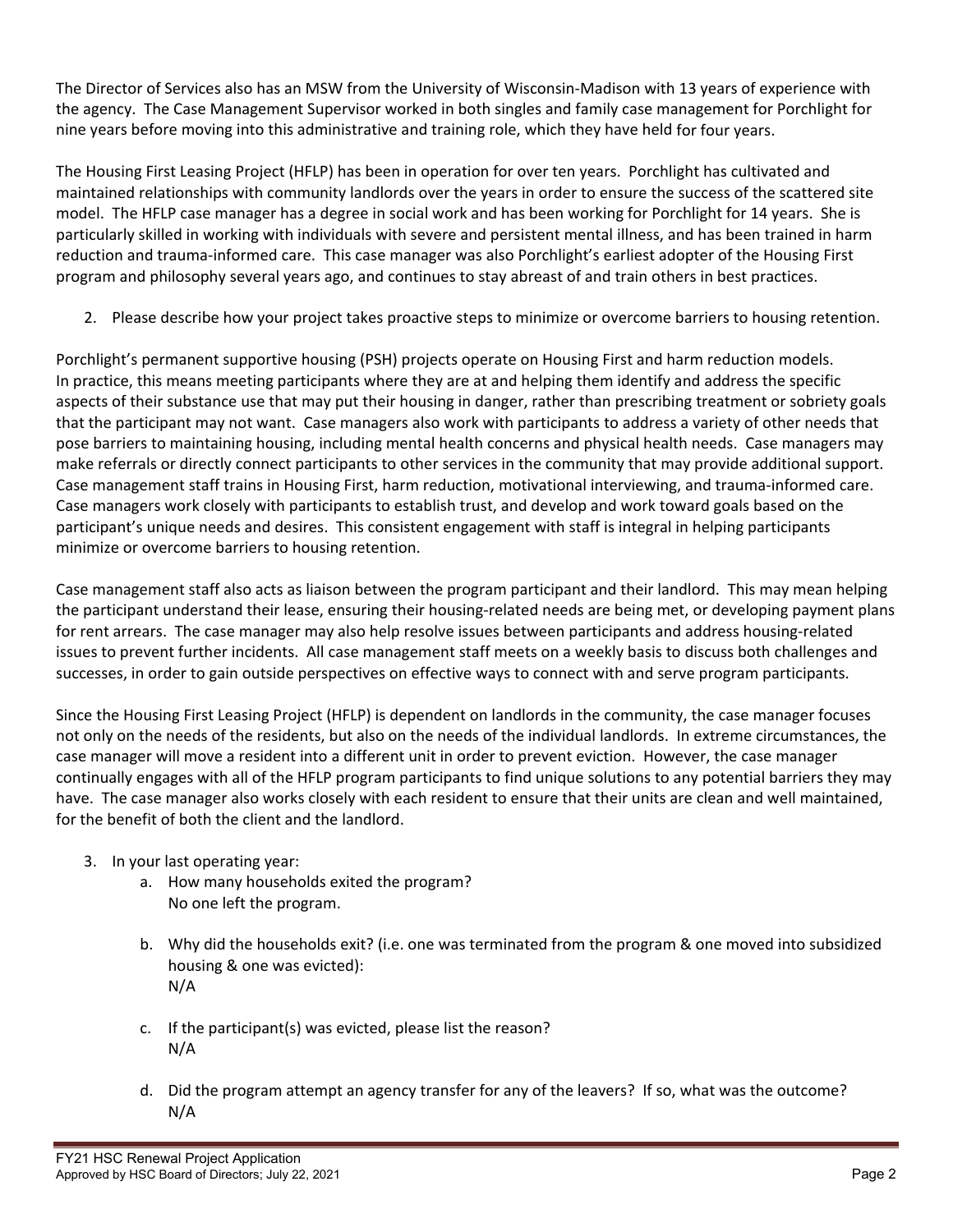- e. How many new households entered the program? Four (4) households entered the program.
- f. How many transfers were accepted into the program? The program did not accept any outside transfers, and was not offered any outside transfers. Two (2) households entered from shelter, and two (2) households entered from unsheltered locations.
- 4. Was the program found to be in non-compliance with the Written Standards by the CoC from September 1, 2019-Present? If yes, describe the nature of the issue and how the issue has been addressed. No.
- 5. Describe your agency's efforts to improve service quality and outcomes for the program. Please include how you solicit and incorporate feedback from program participants.

The case manager for HFLP has been with the program and some of its participants for many years. She tailors the services she provides to each individual participant, and develops trust by consistently following through. When they provide her with feedback or ask for different services or assistance, she delivers whenever possible. The case manager also facilitates communication between tenants and their landlords as often as needed to keep participants housed.

In the past two years, Porchlight has also thought about how best to utilize our own resources, and has made multiple internal transfers, both between properties and between PSH programs when necessary. This has prevented negative outcomes in some cases, and helped us avoid seeking outside agency transfers for some participants.

- 6. What percentage of staff members working for this program identify as Black, Indigenous or a Person of Color? (Info only, to be scored in FY22) This program has only one (1) case manager, who does not identify as BIPOC (0%).
- 7. How does this program work against systematic racism and other structures of oppression? (Info only, to be scored in FY22)

HFLP practices Housing First with no preconditions for entry and does not screen out participants with histories of incarceration or evictions, which disproportionately affect BIPOC community members in Dane County. All participants are selected from the Coordinated Entry system. After participants join the program, the case manager assures each of them that she values the time she spends with them, and will do her best to provide comprehensive and equitable services to all. She also builds community amongst participants, and immediately addresses any issues that may result in a participant feeling discriminated against, harassed, or othered based on their identity.

8. How is this program and its practices culturally responsive to the population(s) who participate? (Info only, to be scored in FY22)

The HFLP case manager strives to use inclusive language, and keep an open dialogue with each of her program participants. She is responsive to varying needs and preferences regarding communication, provides flexibility in how and when she meets participants, and remembers that each participant is the expert in their own experience.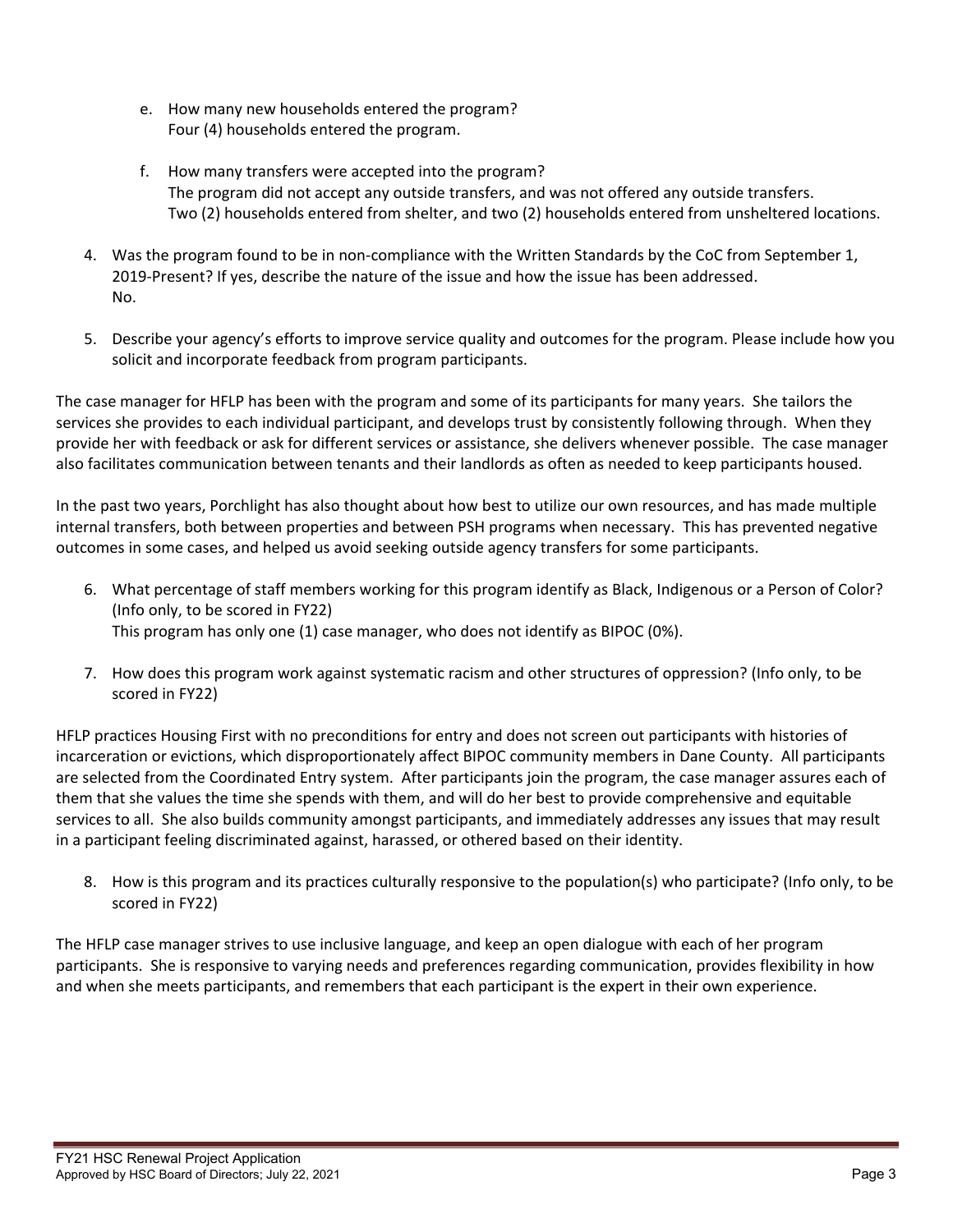## **Alignment with Housing First Principles**

1) Please attach your agency and/or project written policies or procedures that **clearly demonstrate participants are NOT SCREENED OUT based on the following criteria**, and indicate the document and page number where the panel can find each provision**.** 

**Please Note:** if a policy or procedure applies to all CoC-funded projects or agency-wide, you may submit one copy per agency. If you have different policies or procedures for different projects or project types, submit one copy of each relevant policy and specify to which project or projects each one applies.

|                                                                                                                                               | <b>Name of Document/File</b>                                                                                                              | Page<br><b>Number</b> | Name of Project(s)<br>(or "All Projects") |
|-----------------------------------------------------------------------------------------------------------------------------------------------|-------------------------------------------------------------------------------------------------------------------------------------------|-----------------------|-------------------------------------------|
| Having too little or no income                                                                                                                | Porchlight Application<br>Procedure and Tenant<br>Selection Process for HUD-<br><b>Funded Permanent Supportive</b><br>Housing (PSH) Units |                       | All HUD-funded<br>PSH projects            |
| Active, or history of, substance<br>use or a substance use disorder                                                                           | $\prime$                                                                                                                                  | $\prime$              | $\prime$                                  |
| Having a criminal record *                                                                                                                    | $\prime$                                                                                                                                  | $^{\prime}$           | $\prime$                                  |
| History of domestic violence<br>(e.g., lack of a protective order,<br>period of separation from<br>abuser, or law enforcement<br>involvement) | $\prime$                                                                                                                                  | $\prime$              | $\prime\prime$                            |

\*1A) Please note if there are specific criminal records the program denies for, what they are and the reason for denial.

2) Please attach your agency and/or project written policies or procedures that **clearly demonstrate participants are NOT TERMINATED from the program for the following reasons**, and indicate the document and page number where the panel can find each provision.

**Please Note:** if a policy or procedure applies to all CoC-funded projects or agency-wide, you may submit one copy per agency. If you have different policies or procedures for different projects or project types, submit one copy of each relevant policy and specify to which project or projects each one applies.

|                                                  | <b>Name of Document/File</b>                                                                                                  | Page<br><b>Number</b> | Name of Project(s)<br>(or "All Projects") |
|--------------------------------------------------|-------------------------------------------------------------------------------------------------------------------------------|-----------------------|-------------------------------------------|
| Failure to participate in<br>supportive services | Brief Case Management Guide<br>to Housing First Policies for<br><b>HUD-Funded Permanent</b><br>Supportive Housing (PSH) Units | $\mathbf{1}$          | All HUD-funded<br>PSH projects            |
| Failure to make progress on a<br>service plan    | $\prime$                                                                                                                      | $\prime$              | $\prime\prime$                            |
| Loss of income or failure to<br>improve income   | $\prime$                                                                                                                      | $\prime$              | $\prime$                                  |
| Being a victim of domestic<br>violence           | $\prime$                                                                                                                      | $\prime$              | $\prime$                                  |